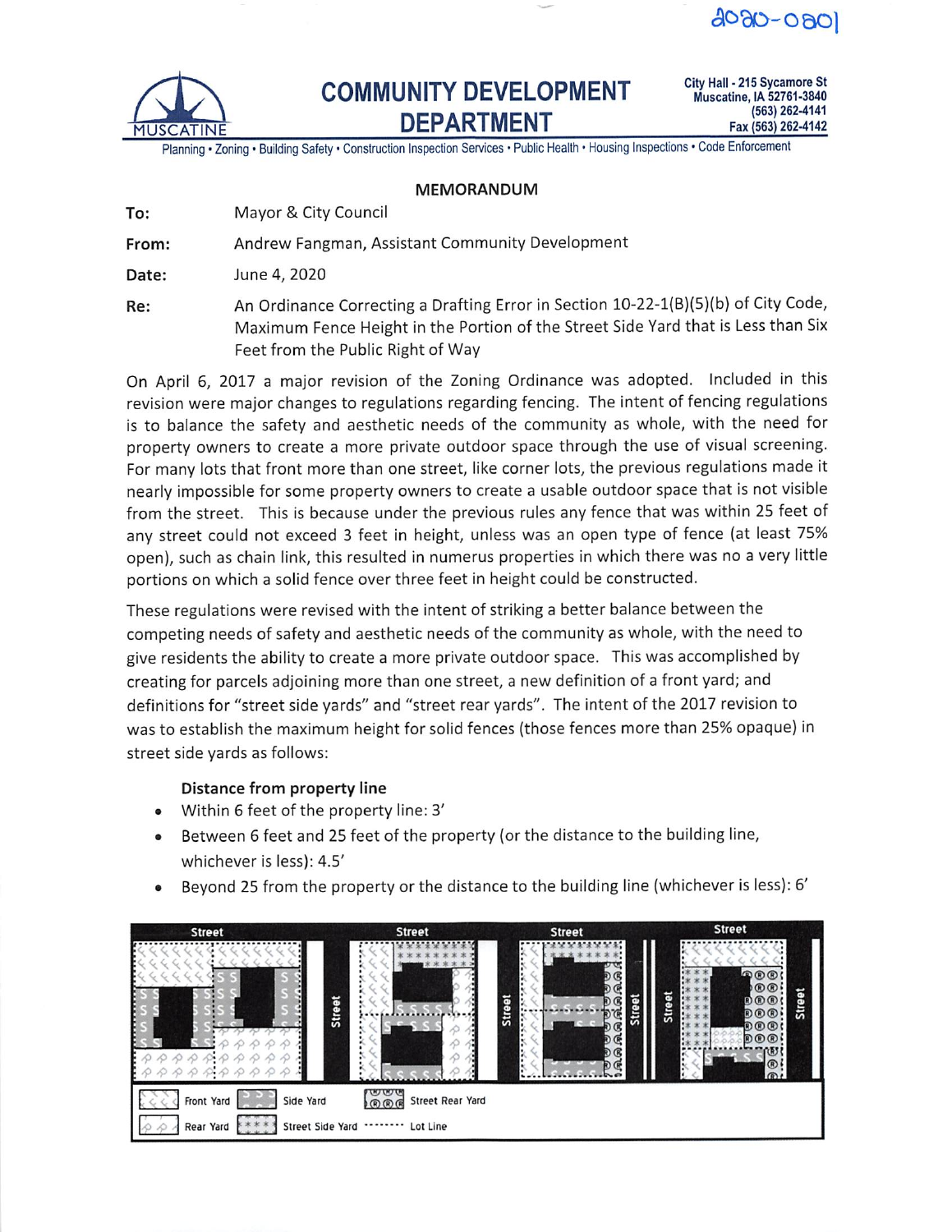It has recently come to light that there was a drafting error in the 2017 revision to the Zoning Ordinance, as such City Code does not correctly implement the intended changes to fencing regulations. Currently Section 10-22-1(B)(5)(b), which regulates maximum fence height for areas of a street side yard that are less than 6 feet from the property line, reads as follows:

## 5. Street Side Yards:

- a. All portions of a street side yard that are more than 25 feet from the street side lot line: 6 feet
- b. Portion of street side yards that are less than 6 feet from the street side lot line:
	- i. Fences that are more than 25% opaque: 6 feet.
	- ii. Fences that are less than 25% opaque: 3 feet.

The maximum fence heights in subsections (i) and (ii) of Section 10-22-1(B)(5)(b) were inadvertently reversed. As currently adopted in City Code, within the portion of street side yards that are located less than six feet from the public right of way, solid fences (fences that are more than 25% opaque) are permitted to be up to six feet height, but open fences (those fences less than 25% opaque), such a chain link fences, are permitted only be up to 3 feet height. This is the opposite of what the limits were intended to be. The proposed ordinance would correct this drafting error by making the following change to Section  $10-22-1(B)(5)(b)$ , of City Code.

- b. Portion of street side yards that are less than 6 feet from the street side lot line:
	- i. Fences that are more than 25% opaque: 3 feet.
	- ii. Fences that are less than 25% opaque: 6 feet.

Staff recommends approval of this ordinance as corrects a drafting error and allows of the for the intent of the 2017 revisions to the fencing regulations be fully implemented. It their May meeting, the Planning and Zoning Commission unanimously voted to recommend approval of this ordinance.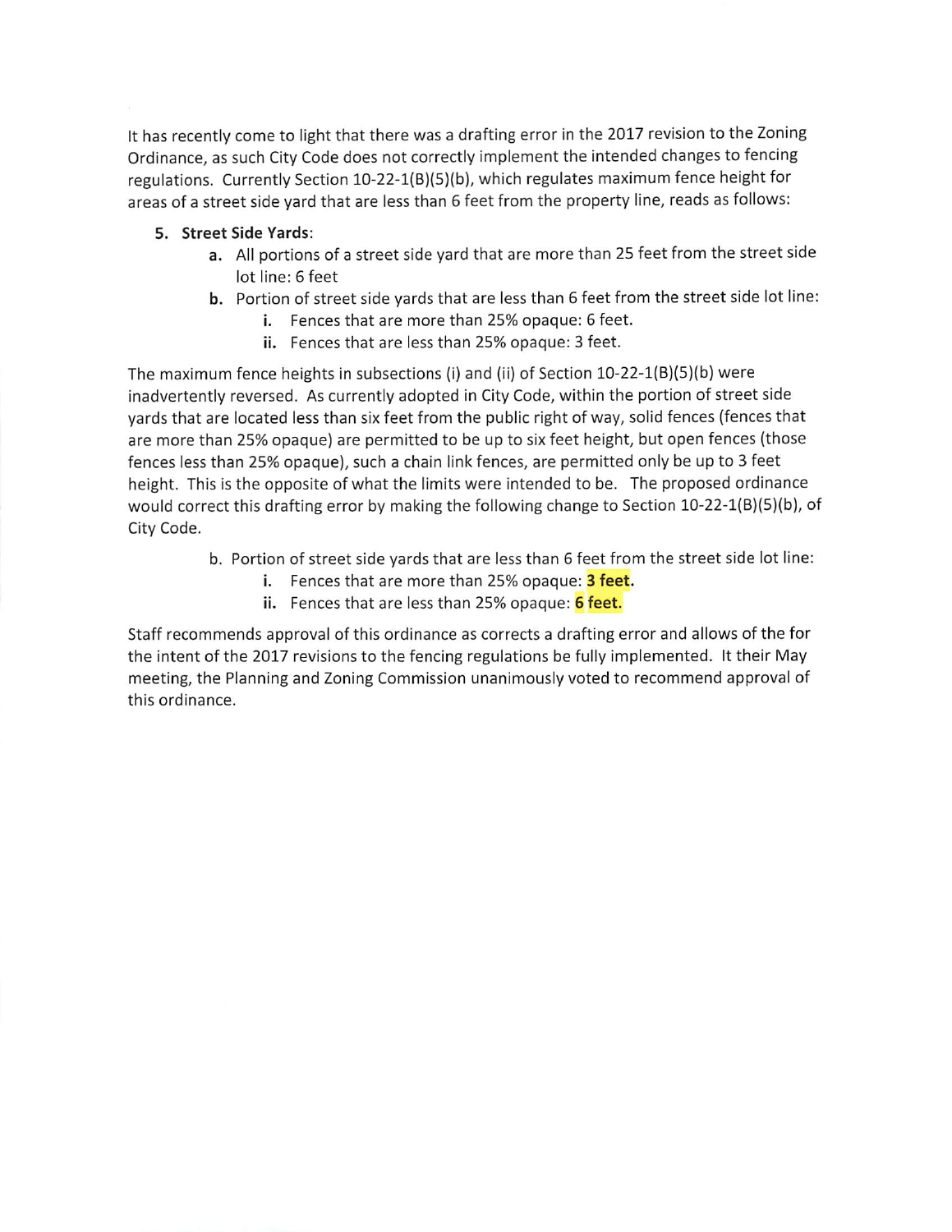#### **ORDINANCE NO. 2020-0201**

# AN ORDINANCE CORRECTING A DRAFTING ERROR IN SECTION 10-22-1(B)(5)(b) OF CITY CODE, MAXIMUM FENCE HEIGHT IN THE PORTION OF THE STREET SIDE YARD THAT IS LESS THAN SIX FEET FROM THE PUBLIC RIGHT OF WAY

WHEREAS, on April 6, 2017 a major revision of the Zoning Ordinance was adopted. Included in this revision were major changes to regulations regarding fencing;

WHEREAS, with intent of better balancing the safety and aesthetic needs of the community as whole, with the need, for the owners of lots fronting more than one street, to create a more private outdoor space through the use of visual screening, the 2017 revision to fencing regulations made changes to maximum height of fences more than 25% opaque on lots that front more than one street;

WHEREAS, Section 10-22-1(B)(5)(b) established the maximum height for fences that are located both in street side yards and are less than six feet from the public right of way; and

WHEREAS, there was a drafting area error in 2017 revision to the fencing regulations, the maximum fence heights in subsections (i) and (ii) of Section  $10-22-1(B)(5)(b)$  were inadvertently reversed. As currently adopted in City Code, within the portion of street side yards that are located less than six feet from the public right of way, solid fences (fences that are more than 25% opaque) are permitted to be up to six feet height, but open fences (those fences less than 25% opaque), such a chain link fences, are permitted only be up to 3 feet height. This is the opposite of what the intended height limits were to be; and

**WHEREAS**, it is necessary to correct this error and as establish that the maximum heights of fences located in the portion of street side yards that are less than 6 feet from the street side lot line to be three feet for fences that are more than 25% opaque, and six feet for fences that are less than 25% opaque; and

**WHEREAS**, the Planning and Zoning Commission on May 12, 2020 voted to recommend approval of an ordinance amending Section  $10-22-1(B)(5)(b)$  to correct these draft errors and:

**WHEREAS**, a public hearing, on June 4, 2020, was conducted by the City Council of Muscatine prior to the adoption this ordinance

# NOW, THEREFORE BE IT ORDAINED BY THE CITY COUNCIL OF THE **CITY OF MUSCATINE, IOWA:**

SECTION 1. Section  $10-22-1(B)(5)(b)$  is herby amended to read as follows:

b. Portion of street side yards that are less than 6 feet from the street side lot line: *i. Fences that are more than 25% opaque: 3 feet.* 

- 
- ii. Fences that are less than 25% opaque: 6 feet.